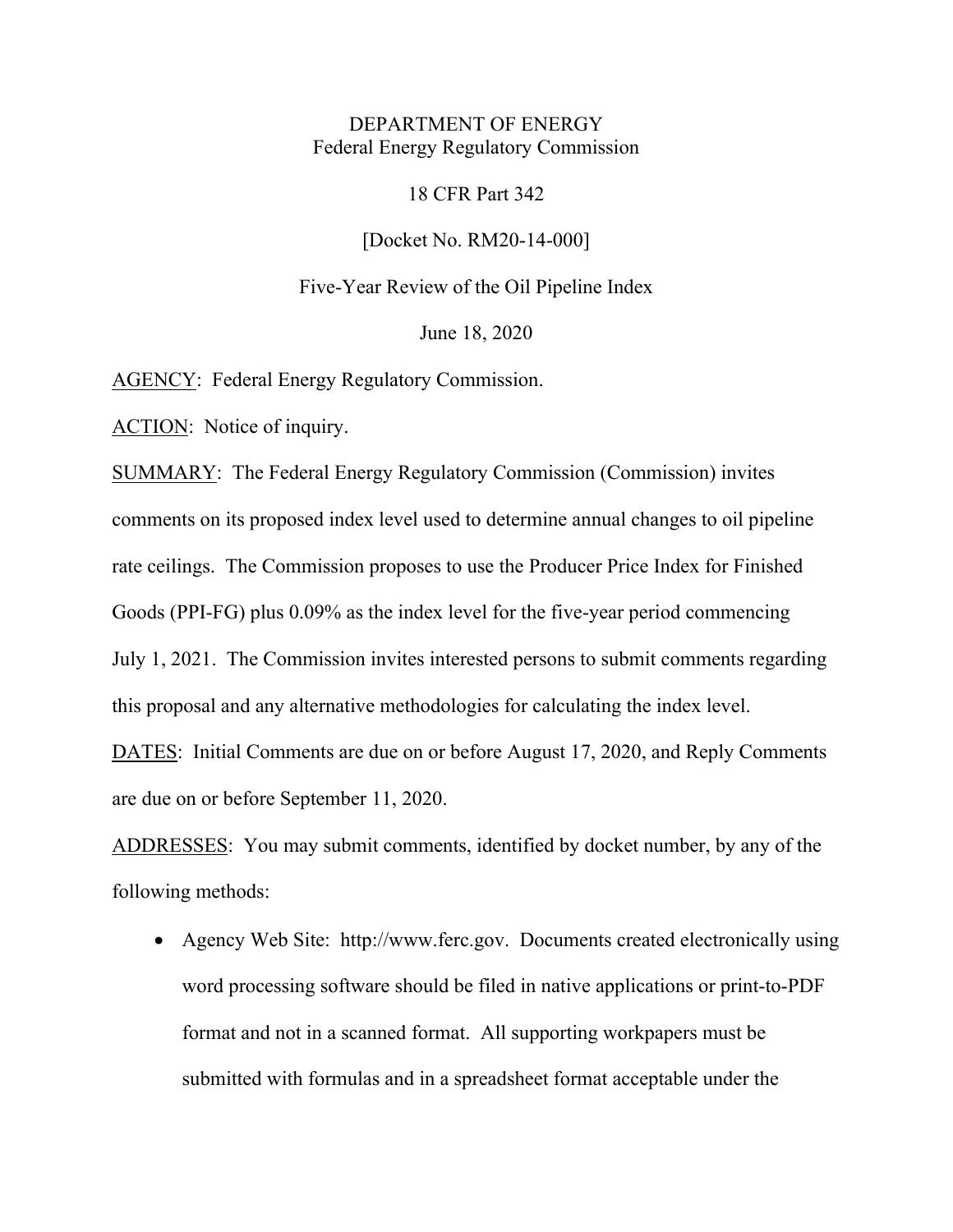Commission's eFiling rules.

• Mail/Hand Delivery: Commenters unable to file comments electronically must mail or hand deliver an original to: Federal Energy Regulatory Commission,

Office of the Secretary, 888 First Street, NE, Washington, DC 20426.

# FOR FURTHER INFORMATION CONTACT:

Monil Patel (Technical Information) Office of Energy Market Regulation Federal Energy Regulatory Commission 888 First Street, NE Washington, DC 20426 (202) 502-8296 Monil.Patel@ferc.gov

Evan Steiner (Legal Information) Office of the General Counsel Federal Energy Regulatory Commission 888 First Street, NE Washington, DC 20426 (202) 502-8792 Evan.Steiner@ferc.gov

### SUPPLEMENTARY INFORMATION: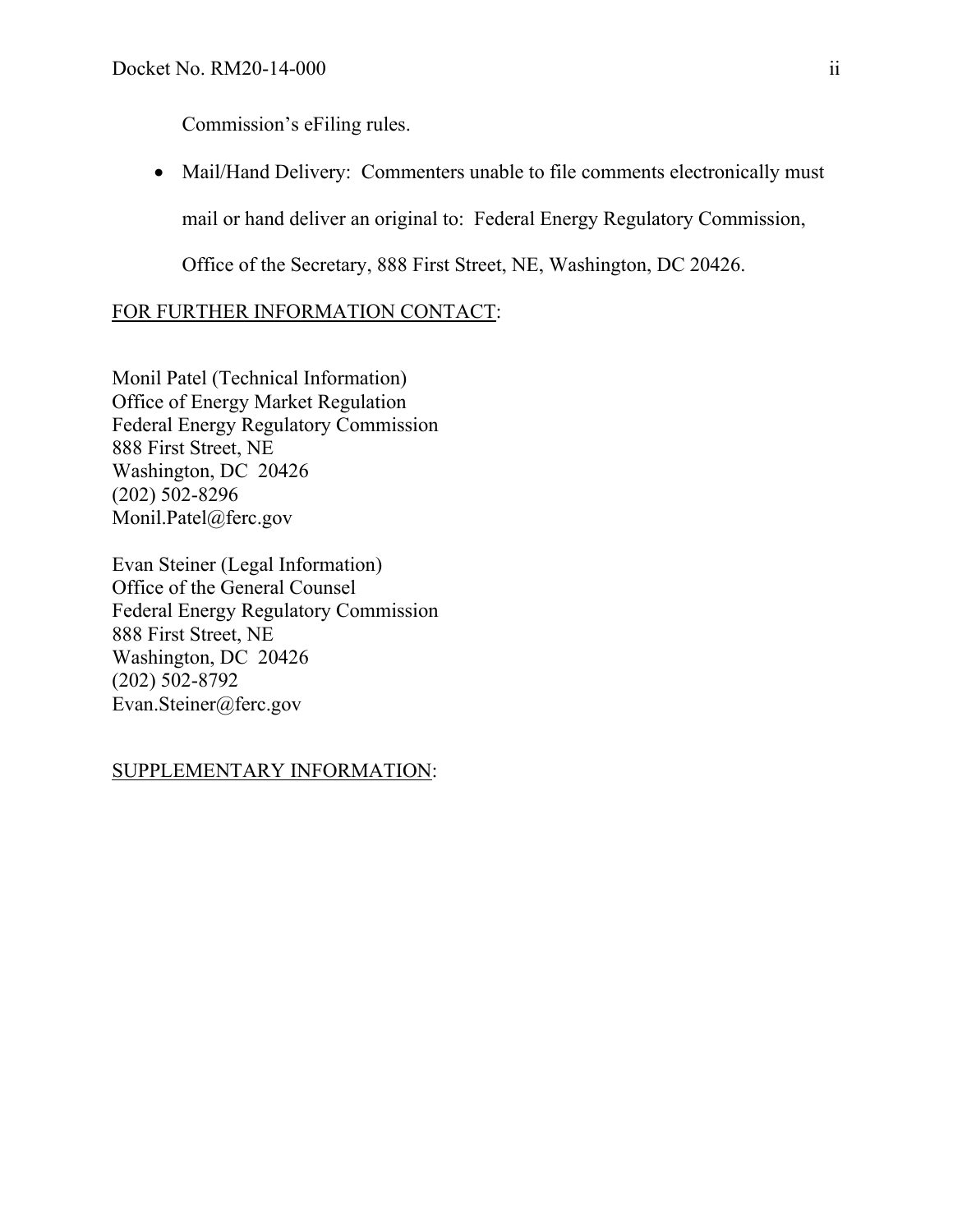### UNITED STATES OF AMERICA FEDERAL ENERGY REGULATORY COMMISSION

Five-Year Review of the Oil Pipeline Index Docket No. RM20-14-000

### NOTICE OF INQUIRY

### June 18, 2020

 $1<sub>1</sub>$ The Commission annually applies an index to existing oil pipeline transportation

rate ceilings to establish new rate ceiling levels.**[1](#page-2-0)** The Commission reexamines the index

level every five years.**[2](#page-2-1)** In this notice of inquiry (NOI), the Commission invites

comments on its proposal to use the Producer Price Index for Finished Goods (PPI-FG)**[3](#page-2-2)**

plus 0.09% as the index level for the next five years beginning July 1, 2021.**[4](#page-2-3)** This

<span id="page-2-2"></span>**<sup>3</sup>** The PPI-FG is determined and issued by the Bureau of Labor Statistics, U.S. Department of Labor.

<span id="page-2-0"></span>**<sup>1</sup>** Indexing allows oil pipelines to change their tariff rates so long as those rates remain at or below certain ceiling levels. 18 CFR 342.3(a).

<span id="page-2-1"></span>**<sup>2</sup>** The five-year index review process was established in Order No. 561. *See Revisions to Oil Pipeline Regulations Pursuant to the Energy Policy Act of 1992*, Order No. 561, FERC Stats. & Regs. ¶ 30,985 (1993), *order on reh'g*, Order No. 561-A, FERC Stats. & Regs. ¶ 31,000 (1994), *aff'd*, *Ass'n of Oil Pipe Lines v. FERC*, 83 F.3d 1424 (D.C. Cir. 1996).

<span id="page-2-3"></span>**<sup>4</sup>** As provided by 18 CFR 342.3(d)(2), "The index will be calculated by dividing the PPI-FG for the calendar year immediately preceding the index year, by the previous calendar year's PPI-FG." Multiplying the rate ceiling effective on June 30 of the index year by the resulting number establishes the new rate ceiling for the year beginning the next day, July 1.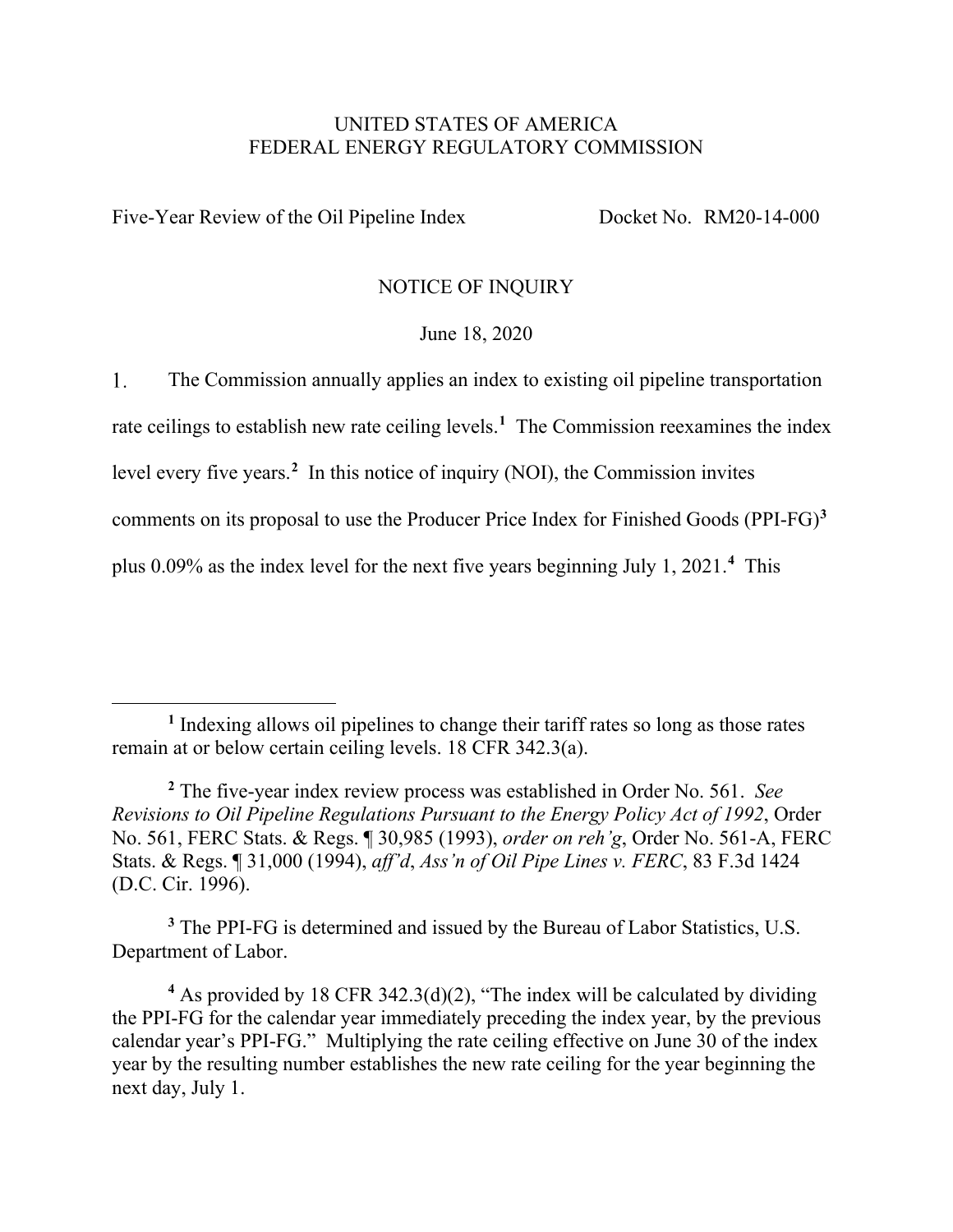proposal is based on the Kahn Methodology established in Order No. 561 and applied in subsequent five-year index review proceedings.**[5](#page-3-0)**

 $2.$ As discussed below, commenters are invited to submit comments regarding the Commission's proposal and any alternative methodologies for calculating the index level. Among other issues, these comments may address different data trimming methodologies and whether and how the index should reflect changes to the Commission's policies regarding income tax costs and return on equity (ROE). The Commission will select a final index level at the conclusion of this proceeding.

# **I. Background**

# **A. Five-Year Review Process**

3. In Order No. 561, the Commission established an indexing methodology that allows oil pipelines to change rates based upon an annual index as opposed to making cost-of-service filings.**[6](#page-3-1)** The Commission committed to review the index level every five years to ensure that the index level chosen by the Commission adequately reflects changes to industry costs.**[7](#page-3-2)**

<span id="page-3-2"></span> $^7$  *Id.* 

<span id="page-3-0"></span>**<sup>5</sup>** *Five-Year Review of the Oil Pipeline Index*, 153 FERC ¶ 61,312, at PP 5, 12-18 (2015) (2015 Index Review), *aff'd*, *Ass'n of Oil Pipe Lines v. FERC*, 876 F.3d 336 (D.C. Cir. 2017); *Five-Year Review of Oil Pipeline Pricing Index*, 133 FERC ¶ 61,228, at PP 5- 9, 60-63 (2010) (2010 Index Review), *order on reh'g,* 135 FERC ¶ 61,172 (2011); *see also Five-Year Review of Oil Pipeline Pricing Index*, 114 FERC ¶ 61,293 (2006) (2005 Index Review); *Five-Year Review of Oil Pipeline Pricing Index*, 102 FERC ¶ 61,195 (2003), *aff'd*, *Flying J Inc. v. FERC*, 363 F.3d 495 (D.C. Cir. 2004).

<span id="page-3-1"></span>**<sup>6</sup>** Order No. 561, FERC Stats. & Regs. ¶ 30,985 at 30,947.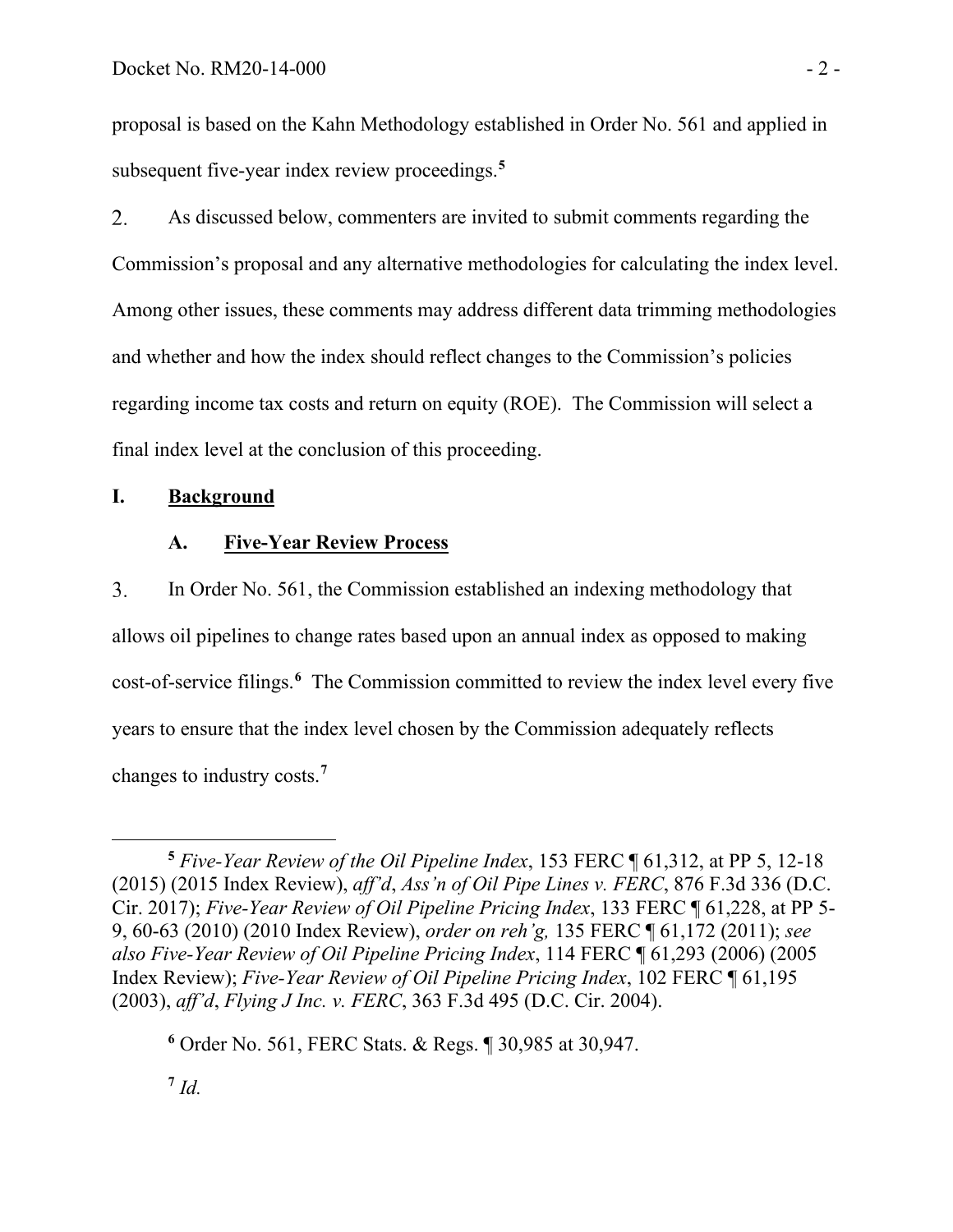In Order No. 561 and each successive five-year index review, the Commission has  $4.$ calculated the index level based upon a methodology developed by Dr. Alfred E. Kahn.**[8](#page-4-0)** The Kahn Methodology uses pipeline data from Form No. 6, page 700**[9](#page-4-1)** from the prior five-year period to determine an adjustment to be applied to PPI-FG. The calculation is as follows. Each pipeline's cost change on a per barrel-mile basis over the prior five-year period (e.g*.*, the years 2014-2019 in this proceeding) is calculated. In order to remove statistical outliers and spurious data, the resulting data set is trimmed to those oil pipelines in the middle 50% of cost changes. The Kahn Methodology then calculates three measures of the middle 50% central tendency: the median, the mean, and a weighted mean.<sup>[10](#page-4-2)</sup> The Kahn Methodology calculates a composite by averaging these three measures of central tendency and measures the difference between the composite and the PPI-FG over the prior five-year period. The index level is then set at PPI-FG plus (or minus) this differential.

<span id="page-4-0"></span>**<sup>8</sup>** The Commission's use of the Kahn Methodology has been affirmed by the United States Court of Appeals for the District of Columbia Circuit. *Ass'n of Oil Pipelines v. FERC*, 83 F.3d 1424 (D.C. Cir. 1996); *Flying J Inc. v. FERC*, 363 F.3d 495 (D.C. Cir. 2004).

<span id="page-4-1"></span>**<sup>9</sup>** 2015 Index Review, 153 FERC ¶ 61,312 at P 12 (updating the Commission's calculation of the five-year oil pipeline index to use page 700 data to measure changing barrel-mile costs). Page 700 provides summarized interstate barrel-mile and cost-ofservice data consistent with the Commission's cost-of-service methodology. *Id.* PP 12- 13, 16.

<span id="page-4-2"></span>**<sup>10</sup>** The weighted mean assigns a different weight to each pipeline's cost change based on the pipeline's total barrel-miles.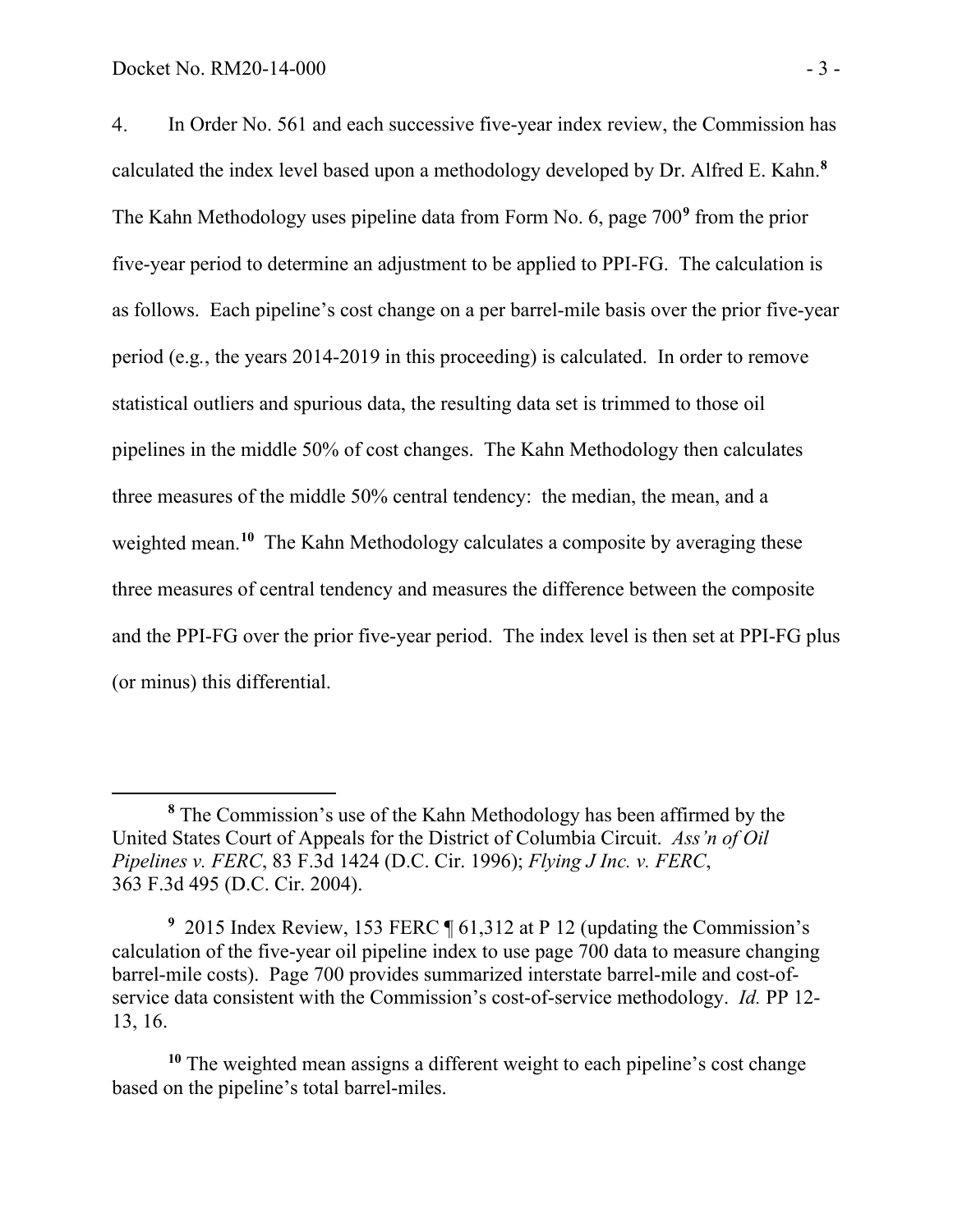### **B. Developments Since the Most Recent Five-Year Review**

5. Since the Commission's most recent review of the index in 2015, the Commission has adopted two major changes to the cost-of-service methodology used to populate page 700 data. First, in 2018, the Commission revised its policy concerning the treatment of income taxes and Accumulated Deferred Income Taxes (ADIT) in the rates of master limited partnership (MLP) pipelines (income tax policy change). Following the remand in *United Airlines, Inc. v. FERC*,<sup>[11](#page-5-0)</sup> the Commission determined that an impermissible double recovery results from granting MLP pipelines an income tax allowance when using the discounted cash flow (DCF) methodology. **[12](#page-5-1)** Thus, the Commission instructed MLP oil pipelines to eliminate the income tax allowance from page 700 costs filed on April 18, 2018**[13](#page-5-2)** and clarified that pipelines eliminating an income tax allowance may also eliminate previously-accumulated ADIT from their costs of service.**[14](#page-5-3)** The Commission further stated that it would incorporate the effects of the income tax policy change on industry-wide oil pipeline costs in the 2020 five-year review of the oil pipeline index level.**[15](#page-5-4)**

<span id="page-5-2"></span><span id="page-5-1"></span><span id="page-5-0"></span>**<sup>12</sup>** *Inquiry Regarding the Commission's Policy for Recovery of Income Tax Costs*, 162 FERC ¶ 61,227, at P 8 (2018) (Income Tax Policy Statement), *reh'g denied*, 164 FERC ¶ 61,030 (2018) (Income Tax Policy Statement Rehearing Order).

**<sup>13</sup>** *Id.* P 46.

<span id="page-5-3"></span>**<sup>14</sup>** Income Tax Policy Statement Rehearing Order, 164 FERC ¶ 61,030 at P 13.

<span id="page-5-4"></span>**<sup>15</sup>** Income Tax Policy Statement, 162 FERC ¶ 61,227 at P 46.

**<sup>11</sup>** 827 F.3d 122 (D.C. Cir. 2016).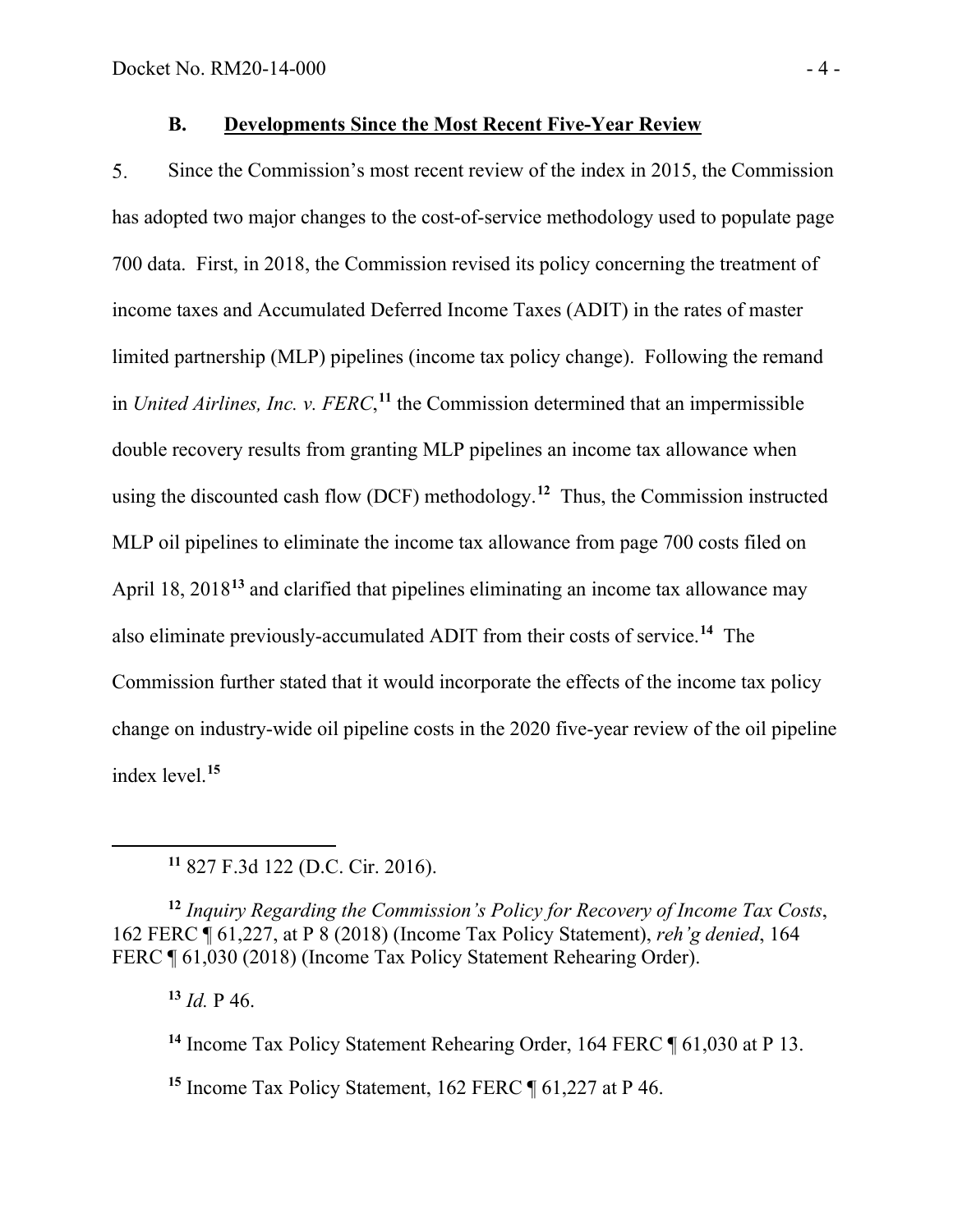6. Second, on May 21, 2020, the Commission issued a policy statement revising its methodology for determining ROE for interstate natural gas and oil pipelines (ROE policy change). **[16](#page-6-0)** The Commission departed from its longstanding policy of determining pipeline ROEs by relying solely on the discounted cash flow model (DCF) and expanded its methodology to afford equal weighting to the results of DCF and Capital Asset Pricing Model (CAPM) analyses.**[17](#page-6-1)** Moreover, the Commission encouraged oil pipelines to file updated Form No. 6, page 700 data for 2019 reflecting the revised ROE methodology, explaining that such data may help the Commission better estimate industry-wide cost changes for purposes of the five-year index review.**[18](#page-6-2)** The Commission explained that following Office of Management and Budget (OMB) approval of this voluntary information collection pursuant to the Paperwork Reduction Act,**[19](#page-6-3)** the Commission will issue a notice affording pipelines two weeks to file updated Form No. 6, page 700 data reflecting the revised ROE methodology.**[20](#page-6-4)**

**<sup>17</sup>** *Id.* PP 18, 28, 50.

<span id="page-6-2"></span><span id="page-6-1"></span>**<sup>18</sup>** *Id.* P 92. The Commission further explained that pipelines that previously filed Form No. 6 for 2019 and choose to submit updated page 700 data should, in a footnote on the updated page 700, either (a) confirm that their previously filed Form No. 6 was based solely upon the DCF model or (b) provide the real ROE and resulting cost of service based solely upon the DCF model as it was applied to oil pipelines prior to the ROE Policy Statement. *Id.*

**<sup>19</sup>** 44 U.S.C. 3501-21.

<span id="page-6-4"></span><span id="page-6-3"></span>**<sup>20</sup>** ROE Policy Statement, 171 FERC ¶ 61,155 at P 93. The Commission clarified that pipelines that have not filed Form No. 6 for 2019 (e.g., pipelines that have received

<span id="page-6-0"></span>**<sup>16</sup>** *Inquiry Regarding the Commission's Policy for Determining Return on Equity*, 171 FERC ¶ 61,155 (2020) (ROE Policy Statement).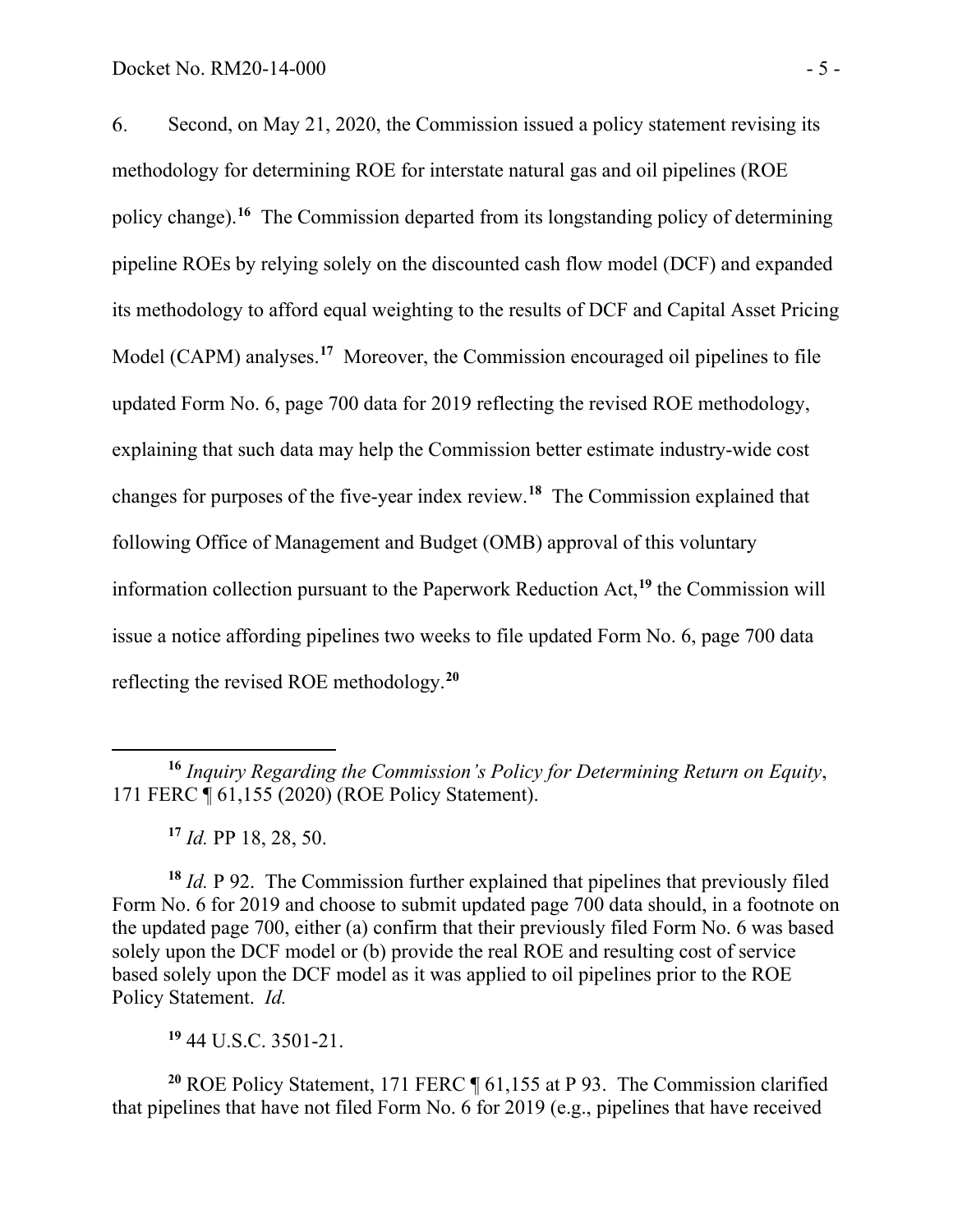### **II. Commission Proposal**

7. We propose PPI-FG plus 0.09% as the index level for the five-year period commencing July 1, 2021. This proposal is based on the Kahn Methodology as applied to Form No. 6, page 700 data from the 2014 through 2019 period. The Commission's calculations are included in workpapers available in this docket on the Commission's eLibrary system.**[21](#page-7-0)**. This proposal is subject to change based upon the updated Form No. 6, page 700 data for 2019 and other potential adjustments as supported by the record in this proceeding.

8. We invite interested persons to submit comments regarding the Commission's proposal and any alternative methodologies for calculating the index level for the five-year period commencing July 1, 2021. Commenters may address issues that include, but are not limited to, different data trimming methodologies and whether, and if so how, the Commission should reflect the effects of cost-of-service policy changes in the calculation of the index level.

an extension of the Form No. 6 filing deadline) should file page 700 data consistent with their previously granted extensions and such filings should be based upon the DCF model, which was the Commission's oil pipeline ROE methodology as of April 20, 2020. *Id.* Moreover, upon OMB approval of the information collection in the ROE Policy Statement, those pipelines will have the opportunity to file updated page 700 data reflecting the Commission's revised oil pipeline ROE methodology. *Id.* n.192.

<span id="page-7-0"></span>**<sup>21</sup>** *See infra* P 17 (discussing the Commission's eLibrary system).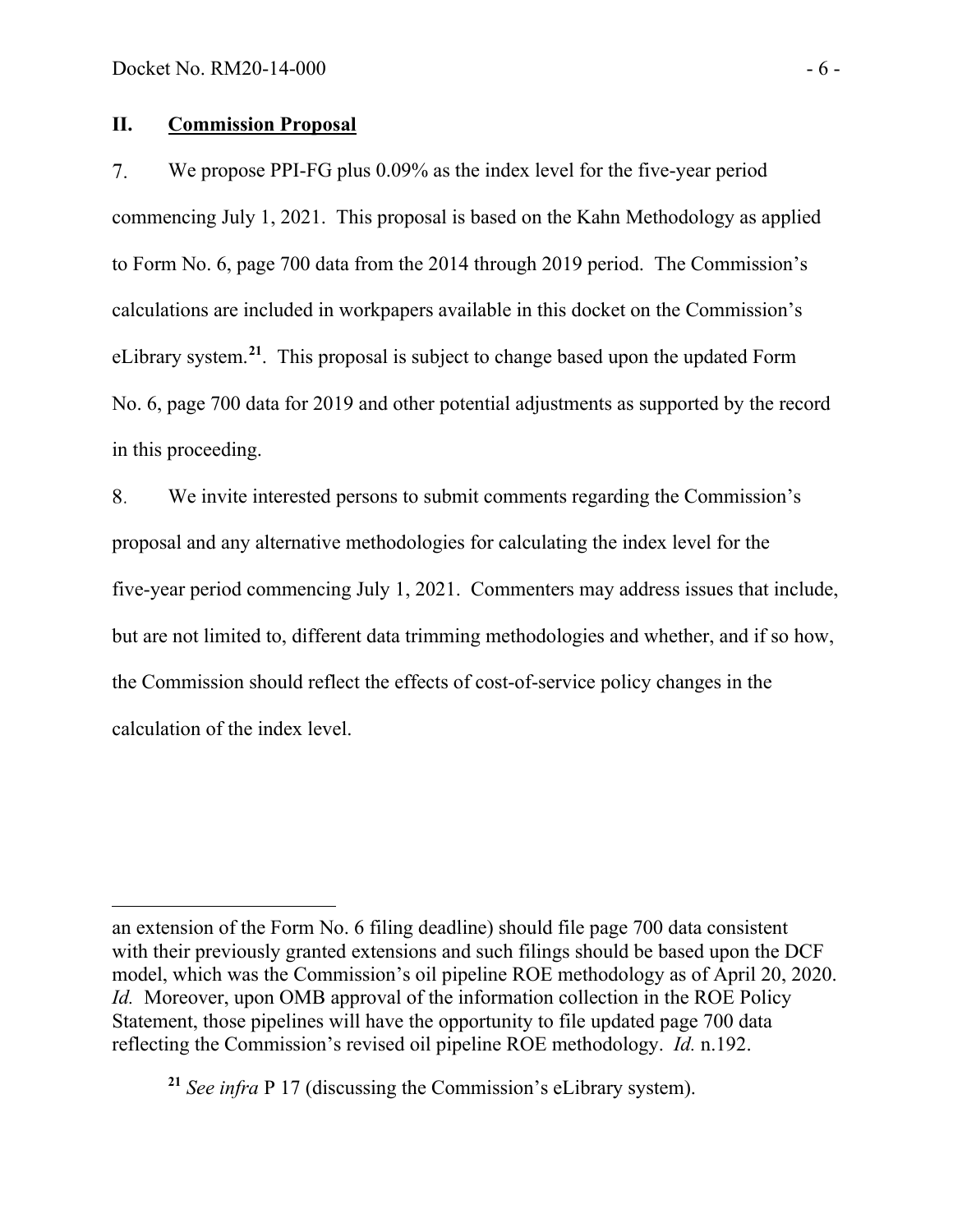### **A. Trimming of the Data Set**

9. The Commission calculated the proposed index level by trimming the data set to the middle 50 percent of all oil pipelines, consistent with the Commission's practice in the 2010 and 2015 index reviews. **[22](#page-8-0)** We encourage commenters to address whether the Commission should continue to trim the data set to the middle 50 or adopt an alternative approach to data trimming, such as returning to the Commission's prior practice of considering the middle 80**[23](#page-8-1)** or any other approach. Commenters should explain why any such alternative approach is superior to the middle 50 and how it would appropriately address outliers and spurious data that could bias the results in either direction.

# **B. Cost-of-Service Policy Changes**

10. As discussed above, the Commission uses the Kahn Methodology to measure changes in pipeline costs using page 700 data from the prior five-year period. Accordingly, the Commission's proposal incorporates the effects of the income tax policy change on industry-wide oil pipeline costs because this policy change is reflected in pipelines' page 700 data. The Commission's proposal does not include the effects of the ROE policy change because page 700 data reflecting that policy change has yet to be filed. However, as explained in the ROE Policy Statement, the Commission will afford

<span id="page-8-1"></span><span id="page-8-0"></span>**<sup>22</sup>** 2015 Index Review, 153 FERC ¶ 61,312 at PP 42-44; 2010 Index Review, 133 FERC ¶ 61,228 at PP 60-63.

**<sup>23</sup>** *See, e.g.*, 2005 Index Review, 114 FERC ¶ 61,293.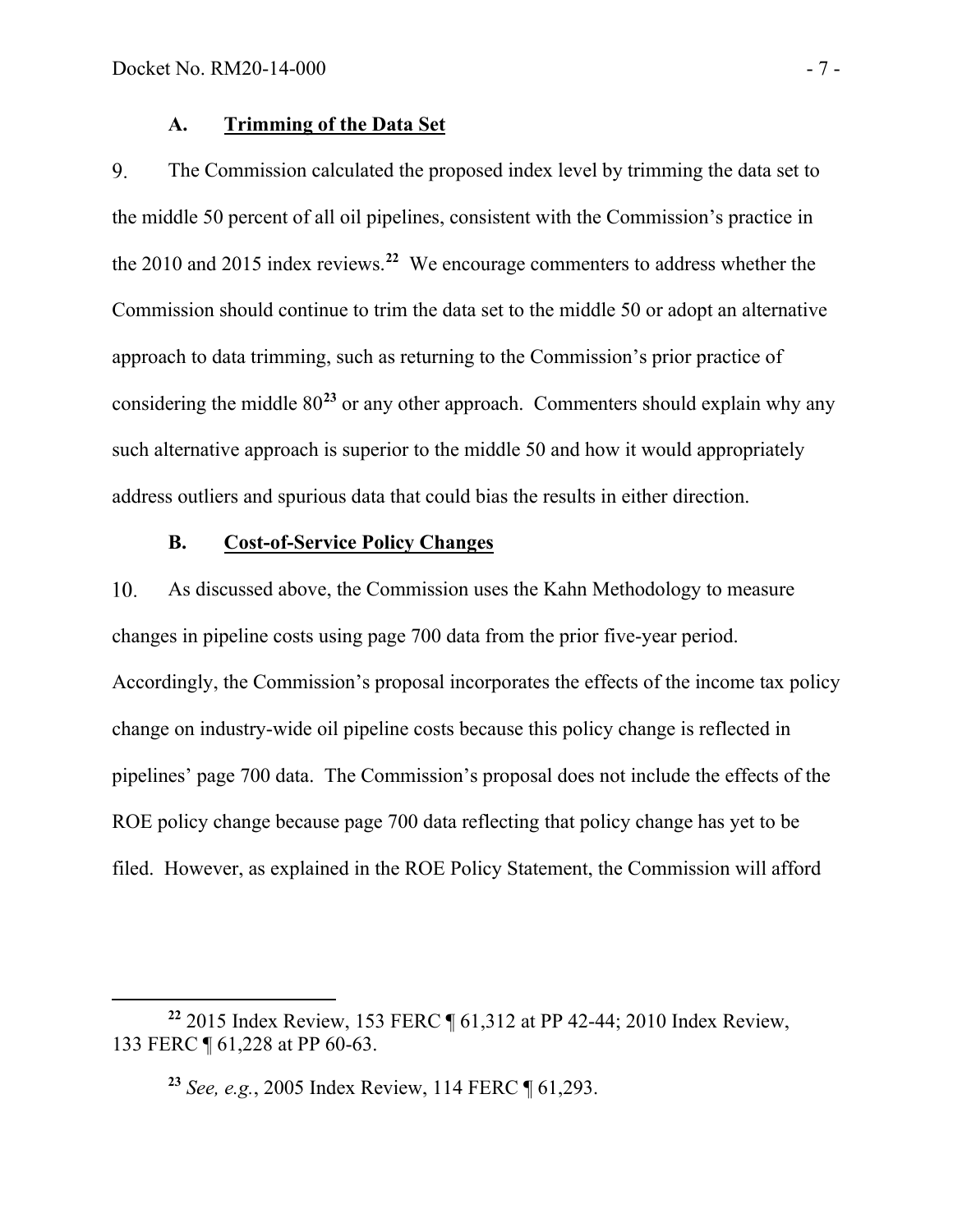pipelines an opportunity to file this data for consideration in this five-year index review.**[24](#page-9-0)** As discussed above, interested persons may address whether, and if so how, the Commission should reflect the effects of cost-of-service policy changes (including the income tax policy change**[25](#page-9-1)** and the ROE policy change**[26](#page-9-2)**) in the calculation of the index level.

 $11.$ However, this proceeding is not the appropriate forum to litigate the merits of the policy changes themselves. Litigating the merits of cost-of-service policy changes in the five-year index review is inappropriate for several reasons. First, the index adjusts for and the effects of subsequent changes to the Commission's cost-of-service policies which could be incorporated into the index level in the next five-year index review. Second, litigating policy changes in the five-year index review would be impractical because, whereas the Commission's policies are continually evolving, the five-year index review is based upon a snapshot of pipeline cost changes during the applicable review period. Third, litigating policy changes would improperly complicate and prolong the five-year index review by introducing complex cost-of-service issues that can require years to resolve. **[27](#page-9-3)** The Commission must complete this five-year index review in order to

**<sup>26</sup>** ROE Policy Statement, 171 FERC ¶ 61,155 at P 2.

<span id="page-9-0"></span>**<sup>24</sup>** ROE Policy Statement, 171 FERC ¶ 61,155 at P 93.

**<sup>25</sup>** Income Tax Policy Statement, 162 FERC ¶ 61,227 at P 8.

<span id="page-9-3"></span><span id="page-9-2"></span><span id="page-9-1"></span>**<sup>27</sup>** *See, e.g.*, *SFPP, L.P.*, Opinion No. 511-C, 162 FERC ¶ 61,228, at PP 4-7 (2018) (noting that the litigation culminating in the 2018 income tax policy change began in 2008).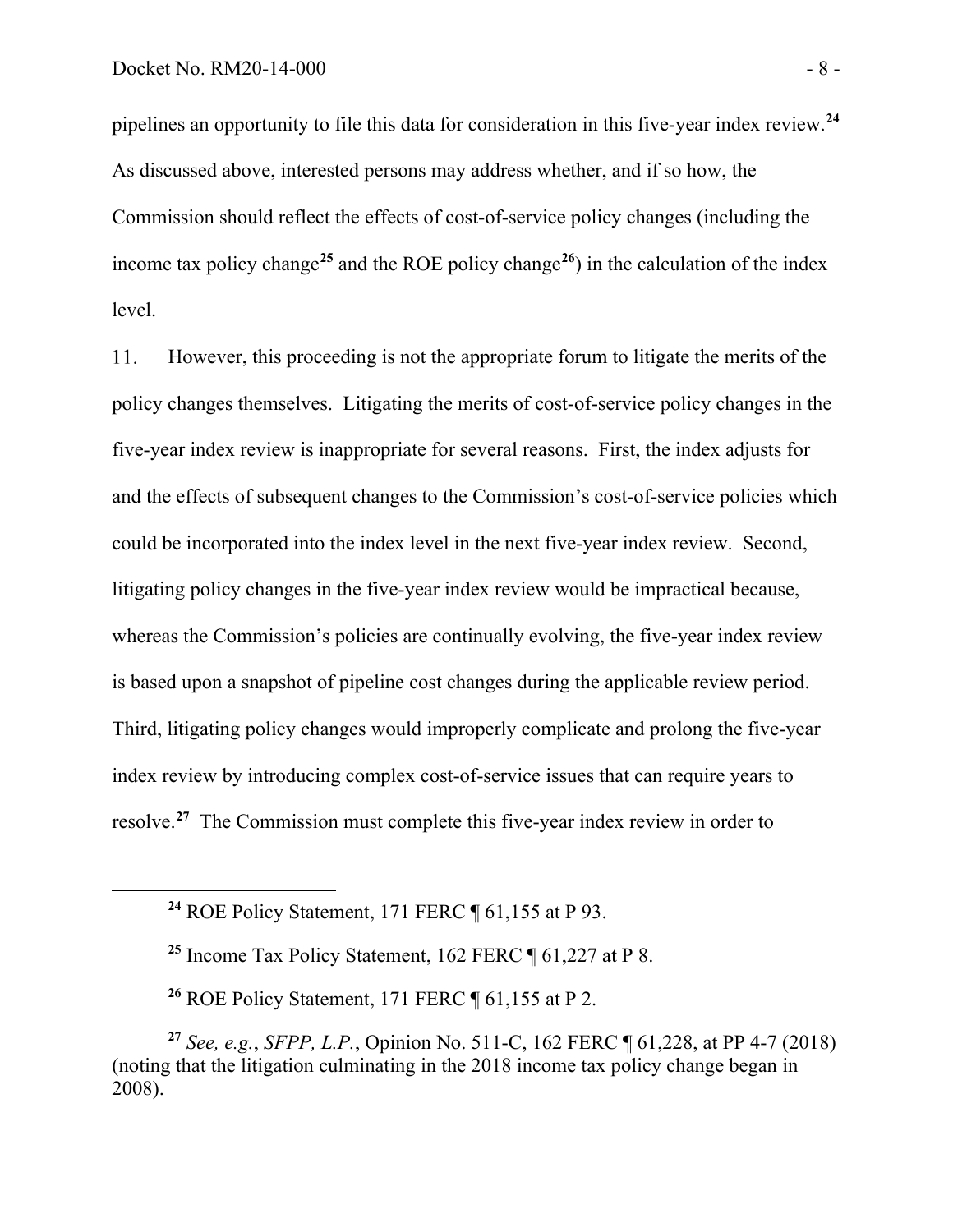establish the index level in sufficient time for it to be used by pipelines in the index filings to be effective July 1, 2021. Finally, cost-of-service rate proceedings, where participants and the Commission have a full opportunity to develop an evidentiary record, are a more appropriate forum for litigating policy changes than the generic, industry-wide proceeding on the five-year index review.

### **III. Comment Procedures**

12. Initial Comments are due on or before August 17, 2020 and Reply Comments are due on or before September 11, 2020. Comments must refer to Docket No. RM20-14- 000, and must include the name of the commenter, the organization they represent, if applicable, and their address.

13. We encourage comments to be filed electronically via the eFiling link on the Commission's web site at [http://www.ferc.gov.](http://www.ferc.gov/) The Commission accepts most standard word processing formats. Documents created electronically using word processing software should be filed in native applications or print-to-PDF format and not in a scanned format. All supporting workpapers must be submitted with formulas and in a spreadsheet format acceptable under the Commission's eFiling rules. Commenters filing electronically do not need to make a paper filing.

14. Commenters that are not able to file comments electronically must send an original of their comments to: Federal Energy Regulatory Commission, Secretary of the Commission, 888 First Street, NE, Washington, DC 20426.

15. All comments will be placed in the Commission's public files and may be viewed, printed, or downloaded remotely as described in the Document Availability section